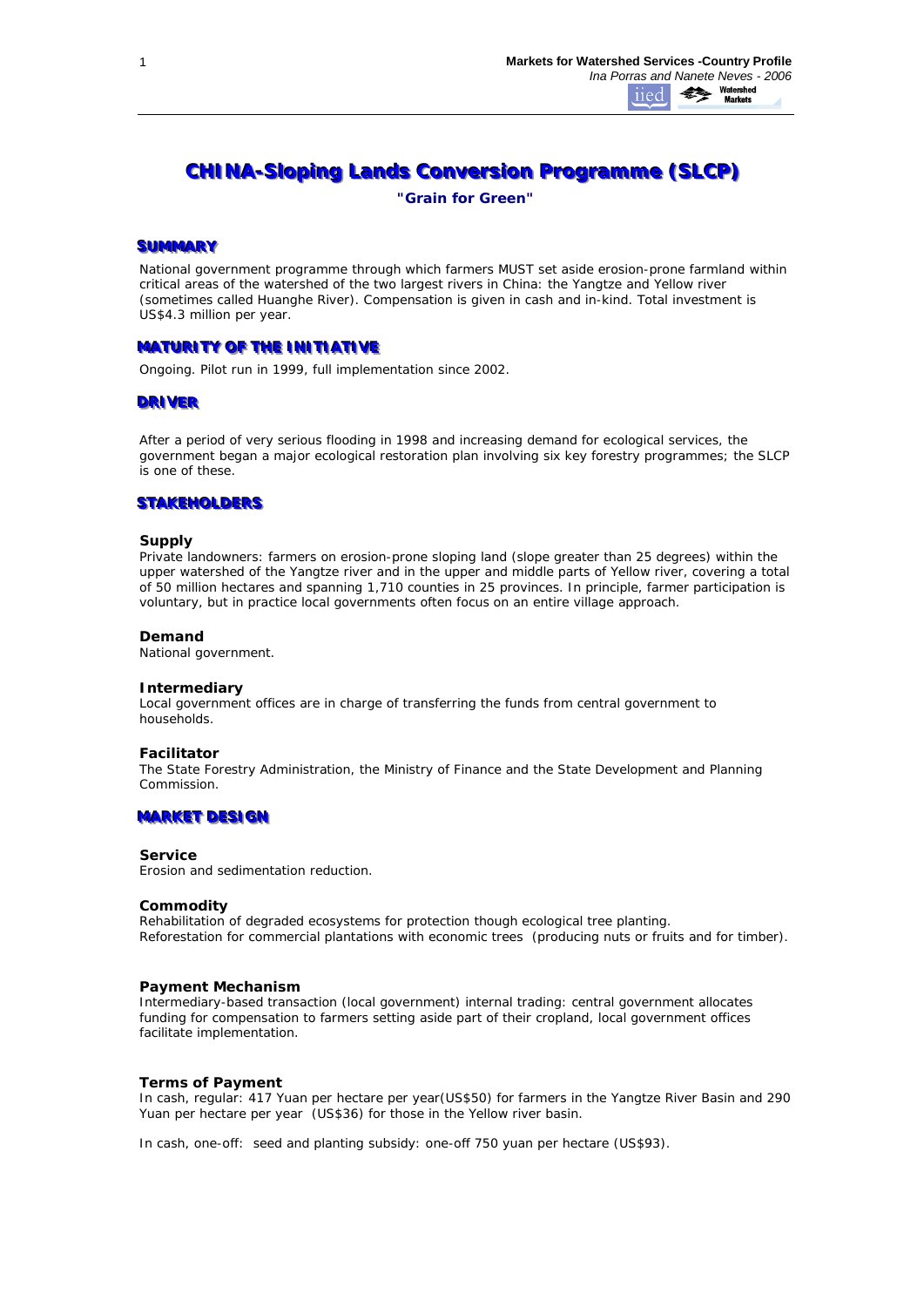*In-kind, regular*: grain rations : 300 kilograms per year per hectare of set-aside land in Yangtze River watershed and 200 kilograms per hectare per year for the set-aside areas along the Yellow River.

Both cash and grain payments are awarded for five years for production trees and eight years for protection trees.

## **Funds Involved**

For the period of 2000-2010 total budget is 350 billion Yuan (about US\$43 billion). Between 1999, when the programme began, and 2005, the central government provided 103 billion yuan (US\$12.8 billion) (SLCP Office, 2006, cited in Jin 2006).

## **ANALYSIS OF COSTS AND BENEFITS**

#### **Economic**

*Opportunity costs*: According to research by Xu Jintao and Cao Yiying, [cited in Changjin and Chen, 2005] in most of the regions where the programme is operating, the grain ration received per hectare is higher than the average grain yield in normal years. In addition, productivity on plots remaining under production seems to increase - therefore, the level of national production of grain has not been affected by this set-aside scheme.

A cost effectiveness and sustainability analysis conducted by Emi Uchida, Jintao Xu, and Scott Rozelle (cited in Gee 2006) concluded that "the results imply that on average the program is enrolling plots with positive environmental benefits and relatively low opportunity costs."

## **Environmental**

Up to 2005: nine million hectares of sloping land has been converted into forestland and tree plantations. However, the survival rate of the trees planted by the programme can be very low (about 100 trees out of 400,000 plus trees planted in Qingjian County of Northern Shaanxi Province), in places where the permanently dry layer of the loess (about two metres deep) acts as a death trap for deeprooted vegetation (Changjin and Chen 2005).

According to observations made by the Sichuan Agricultural University, silt run-off from converted lands is 22-24 per cent less than from comparable farming lands in Tianquan County (Changjin and Chen 2005).

Expected environmental benefits are: to control soil erosion on 340 million mu (about 23 million hectares), stop desertification in 400 million mu (about 27 million hectares), which will reduce sediment into the Yangtze and Huanghe Rivers by 260 million tonnes.

#### **Social**

The programme is carried out mainly in poverty-stricken mid-west China and involves 90 per cent of China's poor people (SLCP Office, 2006, cited in Jin 2006). Improvement of the living conditions of the farmers is a large component of this programme (i.e. the programme is a way of achieving distributional objectives). Since 1999, 30 million householders have received compensation in the form of a total of 48 million tons of grain and 17.6 billion yuan (about US\$2 billion) in payments (Gee, C. 2006); other benefits are the release of family labour that can be utilised on other plots or activities.

#### LEGISLATION ISSUES

Forest Law (1998) and Water Law (2002) formally recognise the importance of compensation for environmental service provision.

#### **MONITORING**

Local government offices are responsible for monitoring.

## **MAIN CONSTRAINTS**

Once the programme and payments end, there will be little to stop farmers from growing crops again on these lands – It is hoped that i) farmers will develop other activities during the programme which they will then continue afterwards or ii) they will be able to draw enough benefits from the trees planted for the programme.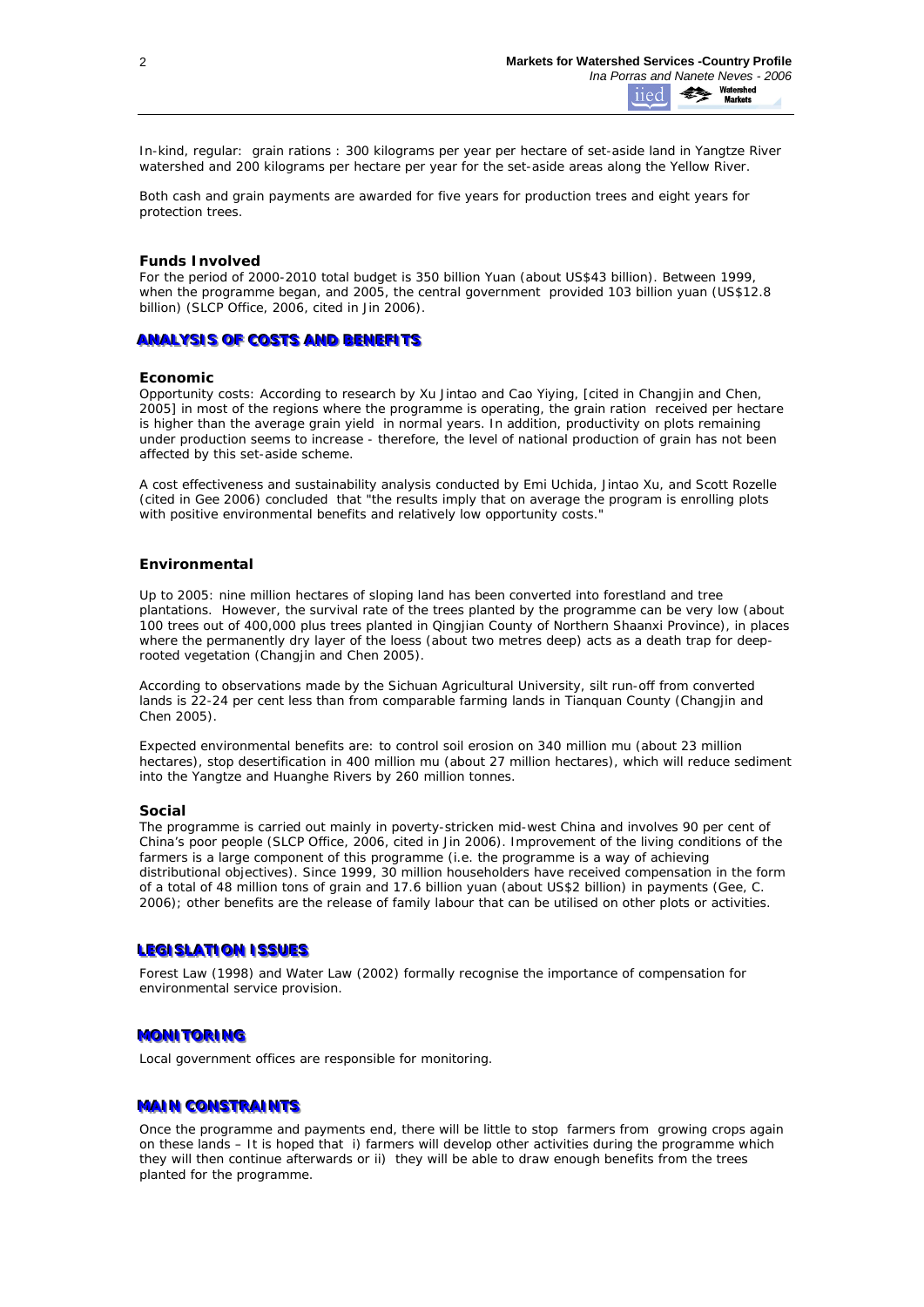# **MAIN POLICY LESSONS**

Due to the fact this programme offers compensation and support to take up forestry, willingness to participate was high, in contrast to the low level of acceptance of the Shelter Belt Programme, which did not provide any such compensation (Changjin and Chen 2005).

Weyerhauser (2006) identifies the following key policy lessons for the Sloping Lands Conversion Programme:

• Reasonable incentives are the key to maintaining environmental services over the longer term.

• Payment schemes require adequate funding to ensure adequate levels of environmental services:

- long-term funding;

- sufficient funding to cover the costs of planting high quality trees and maintaining these, otherwise farmers often revert to agriculture or plant low quality trees with poor economic and ecological returns; - compensation for opportunity costs of foregone land uses.

• Clear objectives and evaluation procedures can help allocate scarce financial resources and avoid programme drift and unintended uses of funds; programmes should move beyond paying to restore forest cover and focus more on rewarding the provision of actual environmental service. • Ensuring stakeholder participation from the beginning can improve acceptance levels, enhance

programme design, strengthen links between producers and beneficiaries, reduce enforcement costs and improve results.

• Transparency in deciding how payments are calculated and how they are to be used is crucial to gaining public acceptance and maintaining the quality of environmental services.

• Government agencies and local governments should continue facilitating fairer negotiations and effective contracts between producers and beneficiaries, especially as more private payment schemes emerge.

Overall outlook of Payment for Watershed Services (PWS) in China (Stanton et al., 2010): "The number and variety of PWS schemes in China have escalated in recent years, from around eight in 1999 to more than 47 in 2008, with an estimated transacted value of roughly US\$7.8 billion, impacting some 290 million hectares. Payments in China have grown from just over US\$1 billion in 2000 to an estimated US\$7.8 billion in 2008. In 2008, China's major forestry programmes account for over 90 percent of total PWS payments. Current watershed payment schemes in China are almost exclusively government mediated, and many programs have been created in response to the central government's call to promote the development of and innovation in 'eco-compensation mechanisms.' For example, from 2002 onward, around 50 per cent or more of total transactions by value are under the Conversion of Cropland to Forests and Grassland programme. Another potentially significant boost to PWS at both the provincial and national levels could come from a new water pollution emissions trading system. Activities on the ground, including the establishment of a pollution-permit trading platform, suggest that such a system may soon debut in various locations across the country."

## **OTHER INFORMATION**

After a period of very serious flooding in 1998 and increasing demand for ecological services, the government began a major *Ecological Restoration Plan* involving six key forestry programmes:

i) *Three North and Middle and Lower Reaches of the Yangtze Watersheds Shelterbelts Programme*: covering four million square kilometres (about 40 per cent of China's total land area).

ii) *Sloping Farming Lands Conversion* or "Green for Gain" Programme.

iii) *Desertification control in Beijing city* (raise vegetation cover to stop sandstorm problem in the region).

iv) *Natural Forest Protection Programme* (logging limitations).

v) *Fast-Growing and High Yielding Forest Industrial Base Programme in Key Regions* (to increase timber production- goal is to produce 133 million cubic metres, which is equivalent to 40 per cent of current domestic demand.

vi*) Wildlife Protection and Nature Reserve Programme* (10 projects to conserve flagship species and 30 other important forests, Gobi desert and wetlands, to be implemented until 2010).

## **CONTACT**

No information available.

## **REFERENCES**